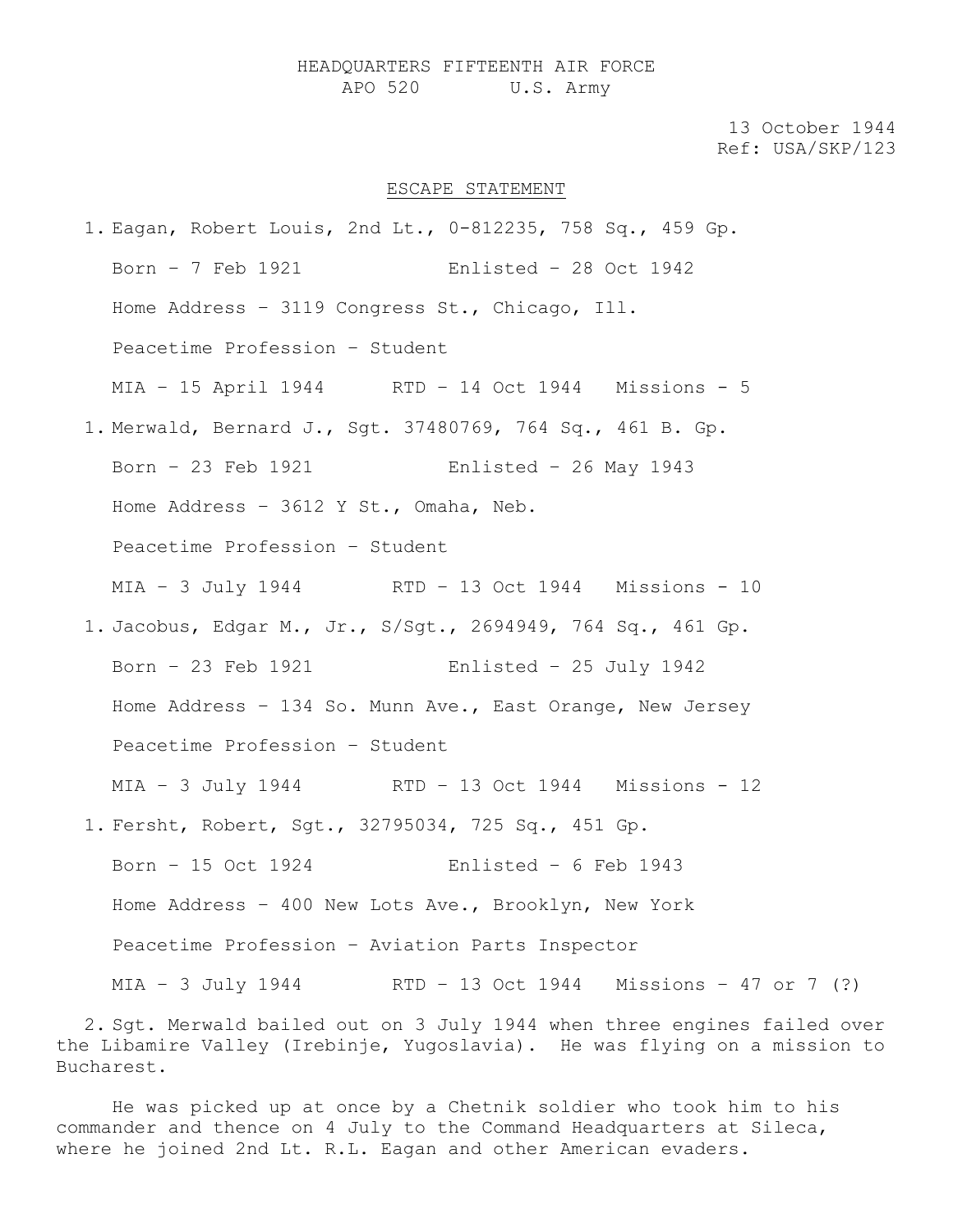S/Sgt. E.M. Jacobus, Jr. who was engineer on the same plane, landed safely in the same area as Sgt. Merwald and was picked up by a Chetnik peasant who handed him over to the Chetnik army. He was then taken the same day to Sileca, 3 July, where he joined 2nd Lt. Eagan and other American evaders.

Sgt. Fersht was on the same mission on 3 July 1944 and owing to mechanical failure bailed out over Yugoslavia. He landed at Uvzcca where he was hidden for a few hours then taken by Chetniks to the local command at Serpo. Then on foot to Sileca, reached 4 July 1944, where he found eleven other American evaders including Lt. Eagan.

Source, Lt. Robert L. Eagan, was flying as copilot for Lt. B. E. Cole on a mission to Bucharest, 15 April 1944, but bombed Nis as primary target was overcast. Everything was okay but soon after leaving Nis, three engines ran out of gas, (they did not actually stop, but were giving little power). At this time the plane was down to 4,000 feet and they saw they could not clear the next ridge so they bailed out over a valley.

Source landed near Silica, spraining his ankle badly. He was met by farmers and then joined the engineer and ass't. engineer and taken to a farmhouse where they were picked up by Chetnik soldiers.

3. Never in the hands of the enemy.

4. The Chetnik soldiers took them to Sileca, meeting the pilot en route who had also been picked up. They went to a Chetnik house, ate and slept in Sileca. The next morning a Lt. Fuller came in. (Pilot of some group) They then learned that the partisans had the rest of source's crew and other nine members of Lt. Fuller's crew. They went to Command Headquarters of the Chetniks about one and a half hours walk from the coast. For the next month source moved around with these Chetniks in the same general area, always keeping out of the hands of the Germans who were looking for the Chetnik radio.

About 15 May they went back to Sileca, Chetnik stronghold. Until July 4 when seven other U.S. airmen joined source, he stayed in Sileca under Chetnik hands. During that time there were several attacks by the partisans on the town, but it was never taken. About 10 June three Germans came into Sileca. Daily after that source and four other United States airmen with him had to hide in the woods all day and then come into town at dusk for the night. Other American airmen were brought in to Sileca on the few nights following 3 July, joining source and his companions making 12 USAAF men altogether. They continued keeping low in the daytime and entering the town at night.

About the 10 Aug, 3,000 Germans entered the town so source and party were taken out and hid in the hills about five kilos from Sileca, staying in a barn for five days. At 3 AM one day they were told to leave as German patrols were looking for them. Walking aimlessly until they came to an old fortress overlooking Sileca and there found an entire Chetnik Command. (Source says an Italian who had been cooking for them had tipped the Germans off and they just missed being captured.)